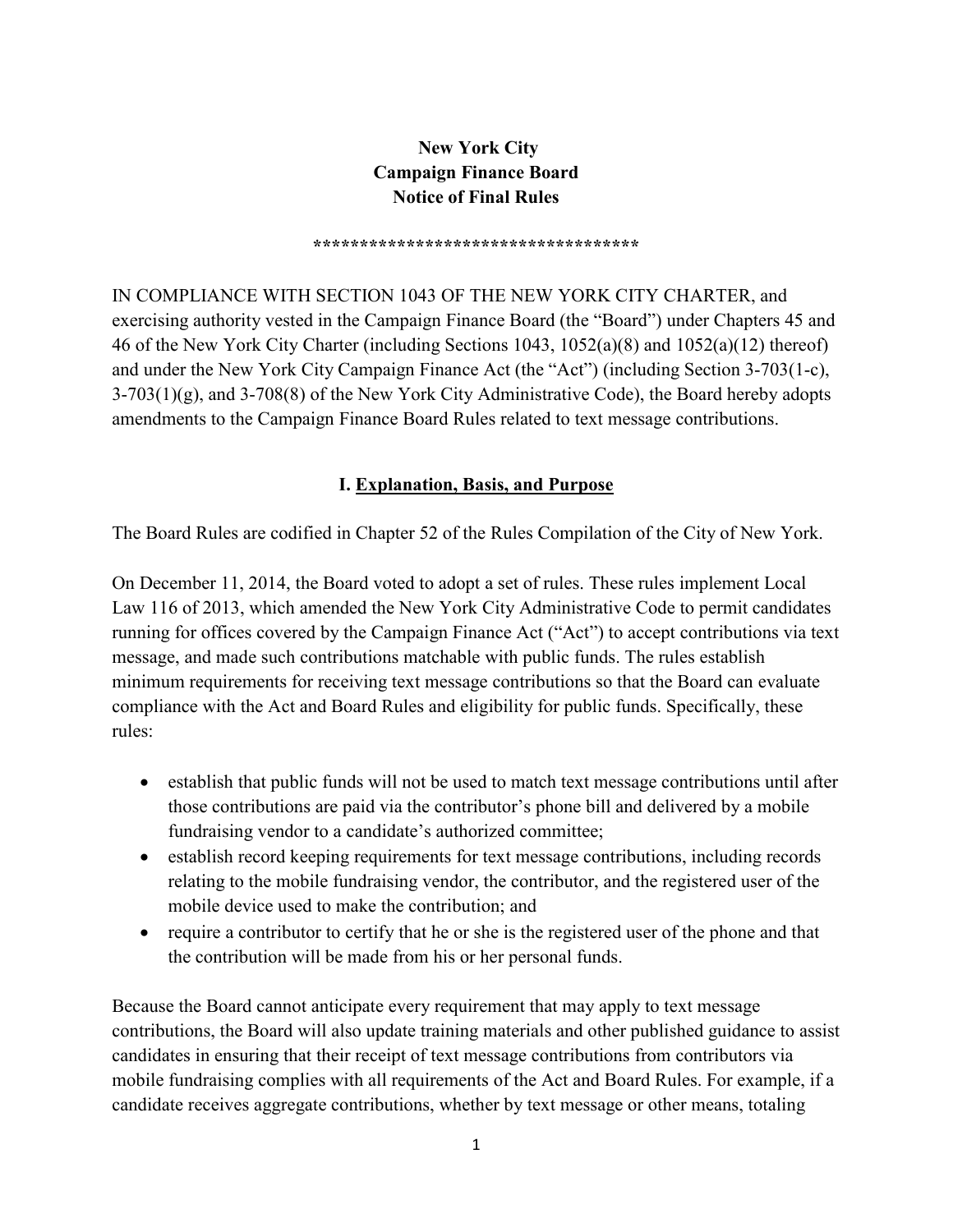more than \$99 from a contributor during an election cycle, the candidate will have to solicit employment information to comply with section 3-03(c)(4)-(6) of the Board rules. Similarly, if a candidate receives aggregate contributions, whether by text message or other means, from a contributor over an election cycle that reach the "doing business" limits, a candidate will be required to inquire whether the contributor is doing business with New York City in accordance with section 3-703(1-b) of the City Administrative Code. These and other similar issues will be addressed in training materials.

The following rules will take effect thirty days after final publication in The City Record:

## **II. Final Rules**

New matter is underlined. Deleted matter is shown in [brackets].

"Shall" and "must" denote mandatory requirements and may be used interchangeably in the rules of this board, unless otherwise specified or unless the context clearly indicates otherwise.

#### **Section 1. Section 1-02 of chapter 1 of title 52 of the rules of the city of New York is amended to add the following definition:**

**"Text message contribution"** means a text message contribution as defined in the Act.

## **§ 2. Subdivision (a) of section 1-04 of chapter 1 of title 52 of the rules of the city of New York is amended to read as follows:**

(a) **Receipt**. A monetary contribution is received on the date it is delivered. Notwithstanding the foregoing, a text message contribution is received on the date it is delivered to an authorized committee, after payment of the contributor's wireless bill, by a wireless carrier or other mobile fundraising vendor. An in-kind contribution is received on the date the goods or services are received or rendered. Candidates must report the date of receipt of each contribution that is accepted and deposited on disclosure statements filed with the Board.

# **§ 3. Paragraph (4) of subdivision (b) of section 4-01 of chapter 4 of title 52 of the rules of the city of New York is amended to read as follows:**

(4) [**Omitted.**] **Text message contributions.** For the purposes of this rule, "registered user" shall mean the individual registered with the wireless carrier to use the specific mobile device from which the contribution was initiated. Whenever a candidate accepts a text message contribution, the candidate must maintain:

(a) copies of all relevant third-party vendor agreements between the candidate and mobile fundraising vendor, copies of records maintained by a mobile fundraising vendor